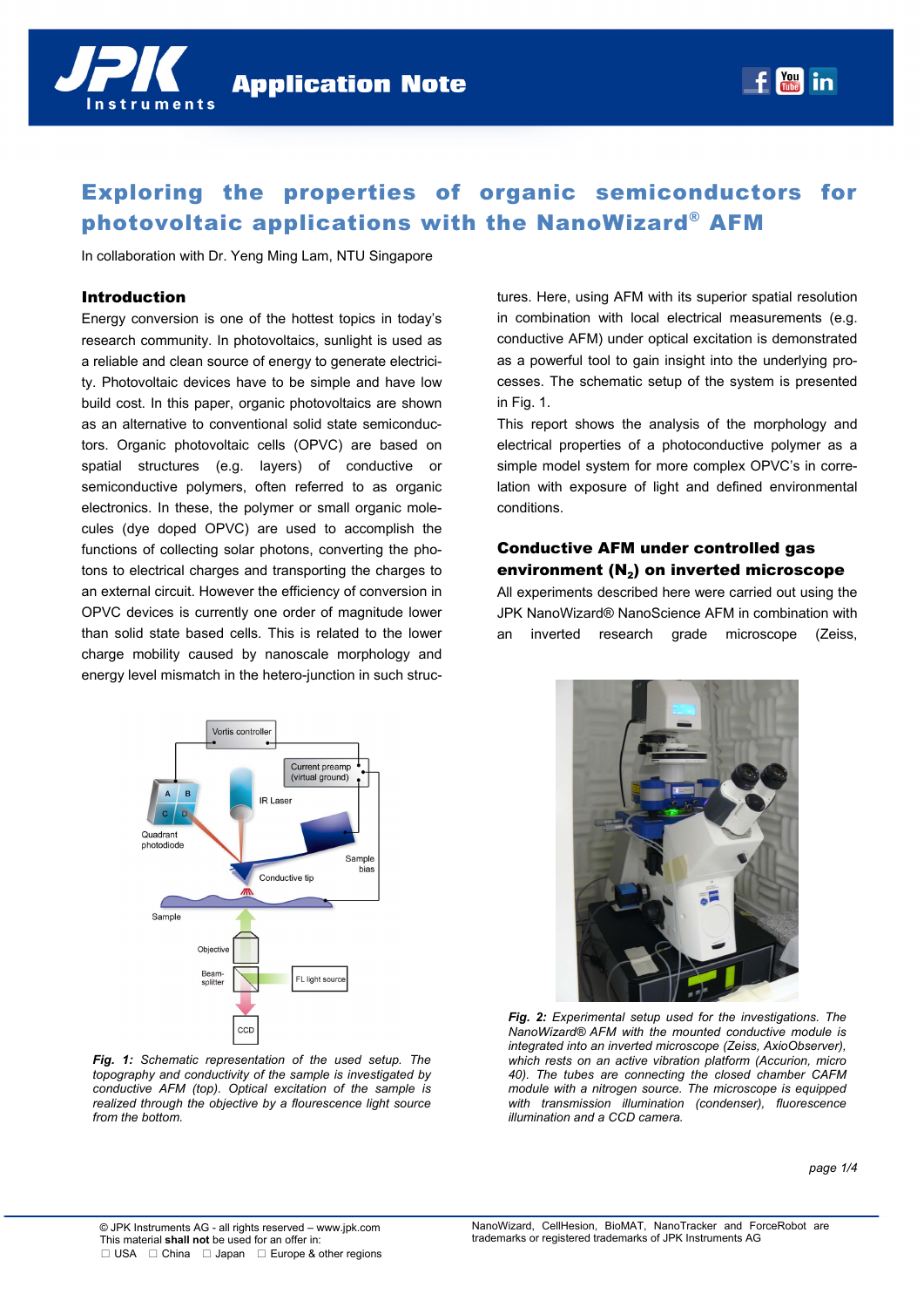



*Fig. 3: JPK conductive AFM module with closed chamber mounted at the AFM head.* 

AxioObserver) with fluorescence illumination (see Fig. 2). Conductivity measurements were performed using the JPK Conductive AFM module (see Fig. 3). This module carries a closed chamber which can be flushed with an inert gas (e.g. nitrogen) to avoid unwanted degradation of the polymer caused by intercalated water and oxygen. An integrated current to voltage converter is located as close as possible to the tip for highest current resolution (down to 1.5 pA). The module also applies the necessary bias voltage between the sample and conductive AFM tip. Silicon contact mode cantilevers with a force constant of 0.3 N/m and a conductive Cr/Pt coating (NanoWorld) were used.

The polymer film was prepared on a transparent coverslip



*Fig. 4: Height image of polymer surface coated on ITO.* 

ITO/glass substrate. ITO (Indium Tin Oxide) is a transparent conductive electrode and is highly suitable to be used to easily couple the electrical measurements to light. A thin layer of PEDOT:PSS was spin-coated onto the ITO coated glass substrate. The substrate was then baked in a  $N_2$  environment. Subsequently, the P3HT:PCBM blended solutions were spin-coated on the PEDOT:PSS resulting in a bulk heterojunction film of about 100 nm.

 $\begin{bmatrix} \text{You} \\ \text{fube} \end{bmatrix}$  in

The ITO substrate was electrically connected to the JPK conductive AFM module. In Fig. 4, an AFM height image of the resulting topography of the polymer film is shown.

## Test of the electrical tip-sample contact using force spectroscopy

The electrical contact between the conductive AFM-tip and the sample in a conductive AFM experiment can be proven by recording the current signal while approaching and retracting the tip relative to the sample surface. If the tip is brought into mechanical contact, a current should be detectable.

Fig. 5, shows the corresponding force distance curve. When the AFM-tip gets into contact with the sample for the first time during the approach, a jump of the current to 10 pA can be observed. On pulling back the tip, the cur-



*Fig. 5: Force-distance and current-distance curves on the prepared polymer film (bias = +1V).* 

*page 2/4*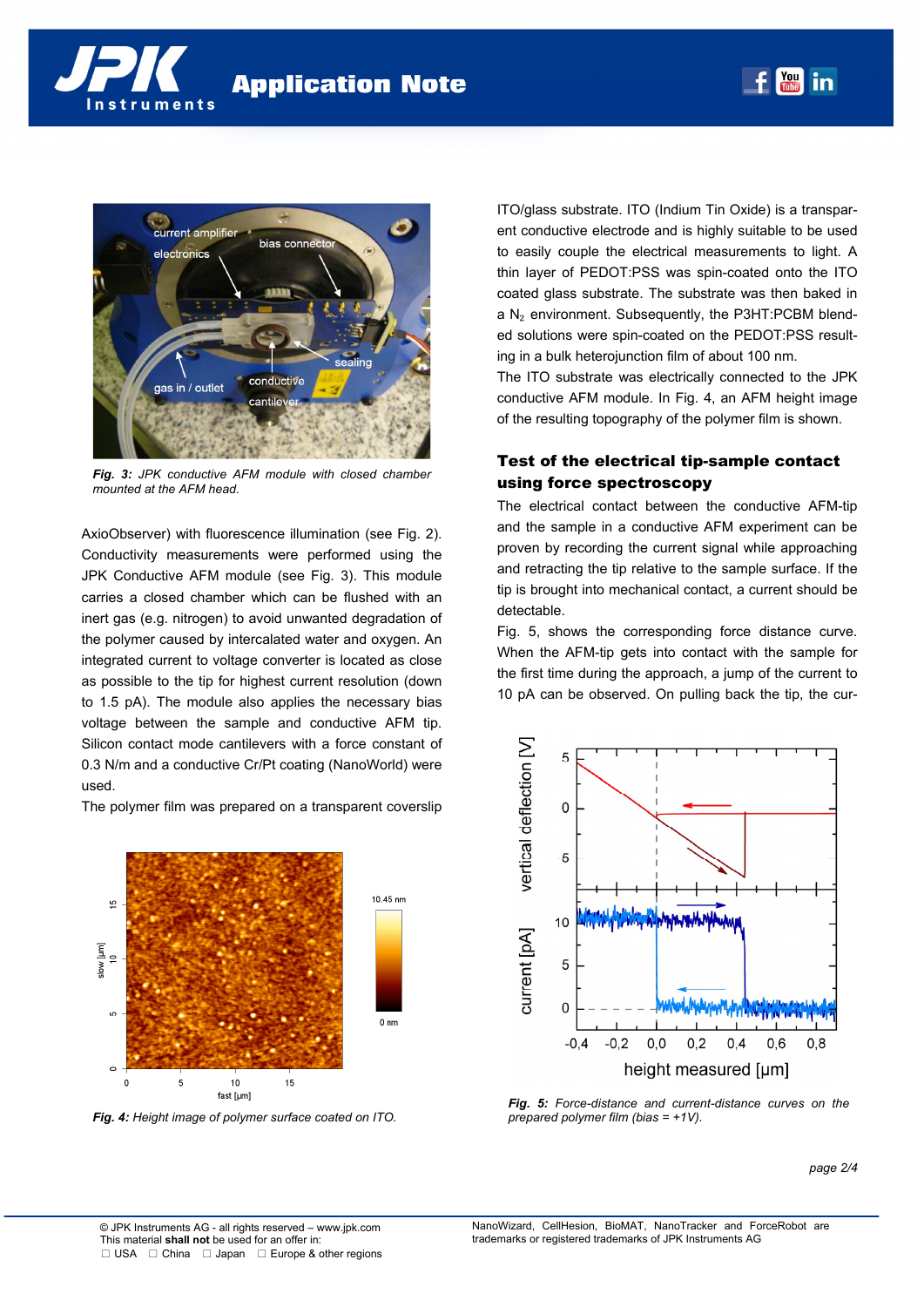**Application Note** 

rent keeps the level until the tip is out of contact with the sample.

# Generation of charge carriers by in-situ illumination

nstruments

The local photocurrent of different regions in the blend film can be studied using conductive AFM with external optical excitation. The AFM-tip was brought into contact to the sample at a predefined position (bias voltage of +5V) and illuminated with a wavelength of  $\lambda$  = 470 nm (blue) by using the fluorescence capabilities of the inverted optical microscope. While the illumination was periodically switched on and off using the shutter of the Zeiss microscope, the photocurrent was recorded over time. In Fig. 6, the results of this measurement are presented. A direct coupling between the illumination and the observed photocurrent is easily visible. If the illumination is switched on, the photocurrent jumps from a value close to zero to a value of about 80 pA. This is an indication of free charge carriers induced by the illumination of the sample.

Additionally to the previous experiment, current-voltage (I-V) curves can also be recorded enabling the investigation of the dependence of the observed photocurrent on the bias voltage being applied between tip and sample.

In Fig. 7, I-V curves are shown having been taken at the same position as before (bias: -10V...+10V, 5V/s). In order to see the effect of the illumination of the polymer film, two curves are shown with and without illumination respectively. A comparison reveals an increase of approx-



*Fig. 6: CAFM current measurement over time, while the cantilever was in contact with the sample. The illumination was switched on and off periodically as indicated in the graph.* 



 $\begin{array}{|c|c|}\n\hline\n \text{Total} & \text{in}\n\end{array}$ 

*Fig. 7: Dependence of the observed photocurrent on the bias voltage, when the illumination is switched on (top) or off (bottom).* 

imately two orders of magnitude of the current for high bias voltages when the illumination is switched on.

Additionally, a hysteresis can be observed when the illumination is switched on, i.e. the observed current depends on the fact whether the bias voltage is increased or decreased.

#### Conclusion and Outlook

AFM and conductivity measurements combined with optics are a powerful tool to study the behavior of optically active polymers with respect to light.

Variations of the conductivity in conjugated polymer blends can be easily identified with the help of conductive AFM current mapping. This technique can be applied to probe the charge transport and current distribution of phase-separated conjugated polymer blends in the

nanometer scale which is useful for understanding the morphology and structure relationship of bulk heterojunction materials. It can play an important role for the microscopic understanding and optimization of conjugated polymer-based solar cells.

*page 3/4*